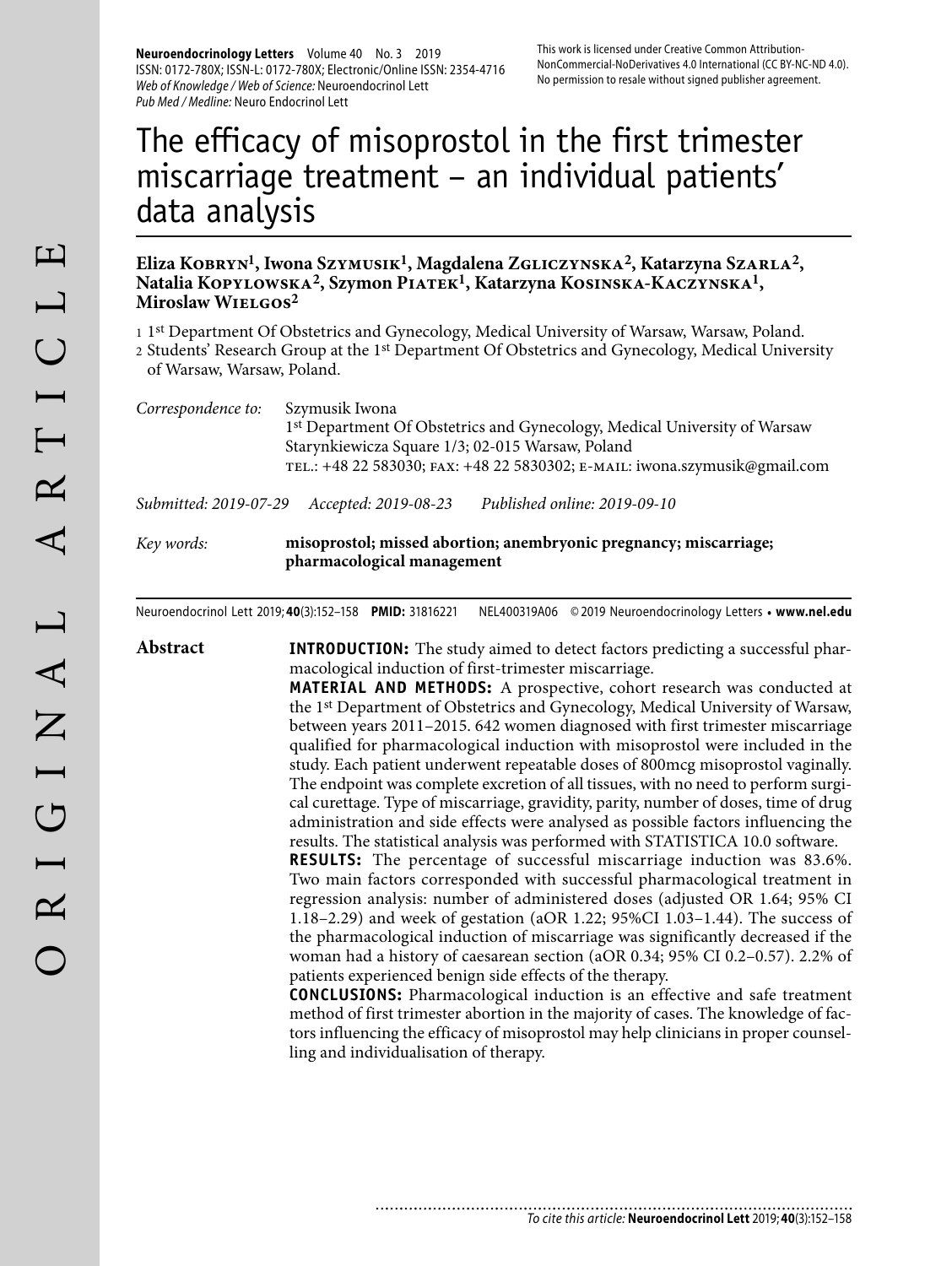# **INTRODUCTION**

First trimester miscarriage, defined as pregnancy failure up to 13 completed weeks, affects nearly 25% of women in their reproductive age (Robledo *et al.* 2007). Clinical presentation of spontaneous miscarriage most commonly includes bleeding from the genital tract and spontaneous expulsion of an embryo/fetus from the uterine cavity. Expectant management is adequate in cases with small or moderate bleeding. However, in some cases - incomplete, inevitable, missed abortion - fetal or placental tissues may remain in the uterine cavity. In such conditions 3 different approaches are possible: expectant management, dilatation and curettage (D&C) and pharmacological induction of abortion with misoprostol.

In the past, D&C was the method of choice in cases of missed abortion or anembryonic pregnancy – as a quick, efficient intervention, with the possibility of histological examination (Tang & Ho 2006; Neilson *et al.* 2013) . Despite its high effectiveness, it is an invasive treatment with the risk of serious complications, such as uterine perforation or intrauterine adhesions (Asherman's syndrome) (Tang & Ho 2006).

Nowadays, the contemporary medicine offers less invasive methods of treatment in the above mentioned conditions. Pharmacological induction of abortion is an acceptable, effective and safe method of treatment (Neilson *et al.* 2013). Preparations of prostaglandins stimulate uterine muscle contractility (Wielgos *et al.* 2007). Misoprostol, a synthetic analogue of E1 prostaglandin, has good physical and chemical properties. It has a short half-life of 20–40 minutes and does not accumulate in the serum. It can be administered as a separate formulation or in combination with NSAIDs (non-steroidal anti-inflammatory drugs). Such induction can also be performed as an outpatient procedure with no need for hospital admission.

The aim of the study was to determine individual patients' factors affecting the effectiveness of misoprostol induction of the first trimester miscarriage.

# **MATERIALS AND METHODS**

#### *Study design and patients' characteristics*

A prospective, single-centre cohort study was conducted at the 1st Department of Obstetrics and Gynecology, Medical University of Warsaw. 642 patients admitted to the Department due to the first trimester miscarriage (prior to 14th week of gestation) between 2011–2015 were included in the study. Once the diagnosis of either missed abortion or blighted ovum miscarriage was confirmed, the eligible patients were qualified to pharmacological induction of abortion and gave a written consent to participate in the study. In each case the diagnosis was confirmed by ultrasound with one of the following: an intrauterine sac with a diameter >20mm without a fetal pole or yolk sac, classified as anembryonic sac; the

presence of fetal pole without heartbeat or crown-rump length (CRL) at least 6mm with no cardiac activity and no change at the time of a second ultrasound one week later. The exclusion criteria comprised of: incomplete miscarriage or termination of pregnancy due to maternal or fetal indications, an allergy to misoprostol or other prostaglandins, an ectopic pregnancy, a suspicion of gestational trophoblastic disease, high risk of uterine rupture, severe vaginal bleeding, pelvic infection, sepsis and hemodynamic instability. After collecting all data the cohort was divided into 2 groups: A - with successful pharmacological induction of abortion and B – the group of patients requiring additional procedures to finalize the treatment of the first trimester miscarriage.

At admission the patients underwent all necessary diagnostic tests: blood pressure, pulse and temperature measurements, general and vaginal examination, ultrasound examination, blood tests including full blood count and blood type with Rhesus (Rh) factor if missing.

All women included in the study had signed a written informed consent for the treatment with misoprostol approved by FIGO Organization. The 2012 FIGO guidelines recommend vaginal misoprostol 800μg or alternatively 600μg sublingually, with repeatable doses after 3 hours, maximum twice daily (FIGO 2012). In some cases also rectal administration was performed, but with an equal dose. Both rectal and sublingual routes were proposed when bleeding occurred or at patients' request. The endpoint was successful pharmacological miscarriage induction considered as bleeding with the excretion of all tissues, without the need to perform dilatation and curettage (D&C). Ultrasound (US) examination was performed in each patient with bleeding before discharge to confirm that there were no retained products of conception. The absence of chorionic or fetal tissues and anterior-posterior thickness of endometrium of less than 15mm were significant factors pointing to successful induction of miscarriage. The D&C intervention was performed in cases of unsuccessful induction, severe bleeding accompanied by the drop of blood pressure or deterioration of general condition, and at patients' request. The presence of any side effects of prostaglandins, such as fever, nausea, vomiting, diarrhoea or skin rash was recorded in medical history. All Rhesus-negative patients were also qualified for immunoglobulin injection before discharge.

Every patient with successful induction was instructed to repeat US examination and to measure blood beta hCG concentration within one month from discharge to assess if any of them required delayed curettage and to exclude persistent trophoblastic disease. The follow up was carried out by phone to find out if any of them had been admitted to other hospitals.

Various factors, which could possibly influence the success of miscarriage induction were taken into account while analysing the results. Data including age, body mass index (BMI), parity, mode of previous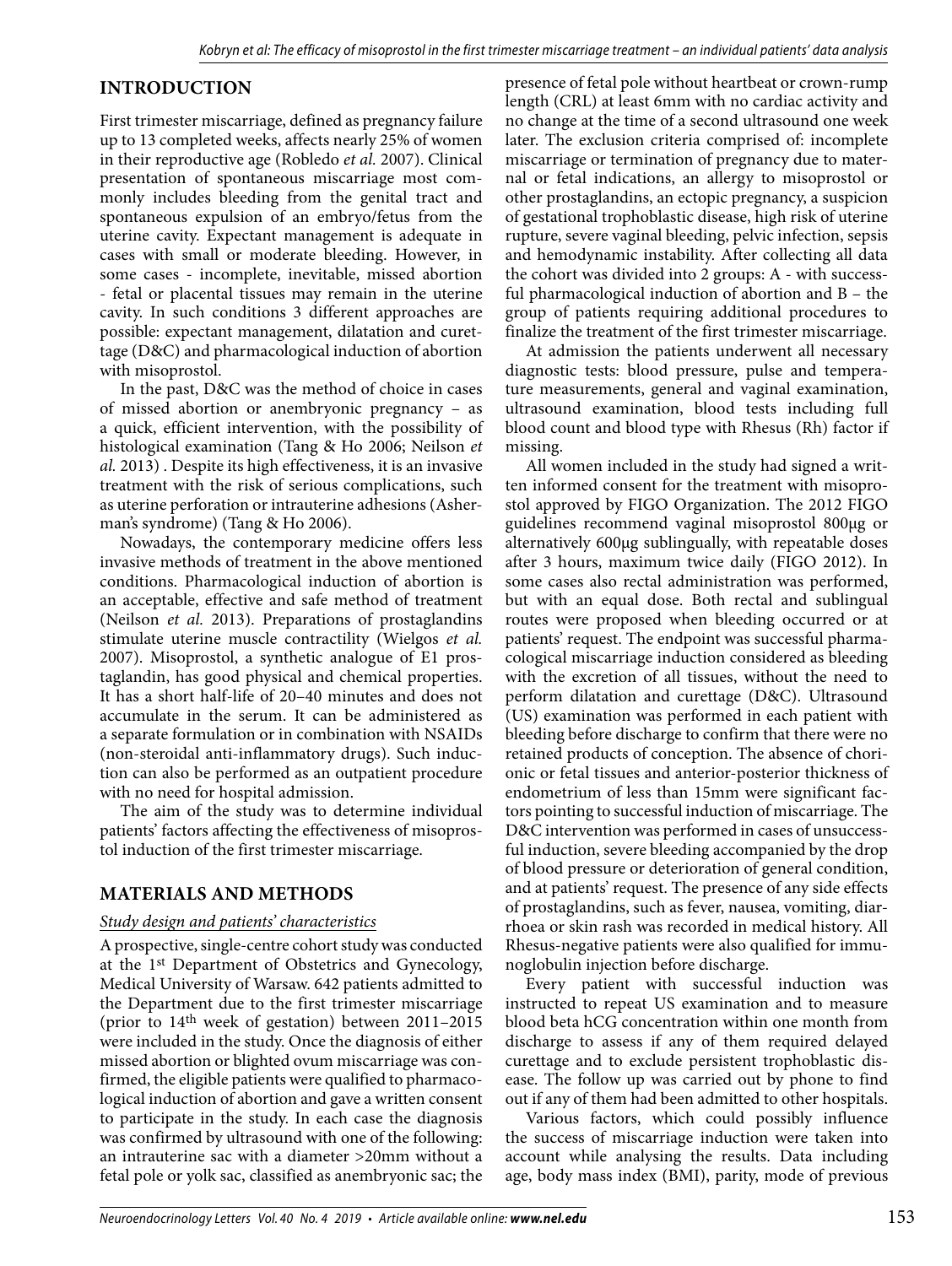deliveries, history of previous surgical procedures on the uterus were collected. In addition, the details concerning current pregnancy, such as the week of gestation based on the date of the last menstrual period, type of miscarriage – missed abortion or blighted ovum, presence of bleeding at admission, doses, time and way of misoprostol administration were precisely analysed.

The study was approved and gained the positive opinion from the Ethics Committee at Medical University of Warsaw.

## *Statistical analysis*

Statistical analyses were performed with STATISTICA 10.0 software. Patients' characteristics were presented as numbers of cases and percentages for categorical data, and as means with standard deviations (SD) for continuous data or – for non-continuous – medians and quartiles. The groups were compared by chi-squared test and exact Fisher's test for categorical variables. Mann-Whitney U-test was performed for continuous variables. The value of  $p<0.05$  was considered significant. Multiple logistic regression model was built to estimate which factors influence the efficacy of pharmacological induction.

# **RESULTS**

## *Baseline characteristics of the patients*

All 642 patients included in the study did fulfil the eligibility criteria and made up the final analytical sample (the flow chart of patients' recruitment and treatment is presented in Figure 1). The group A – with successful induction consisted of 545 patients (84.9%), while

group B (requiring instrumental treatment) comprised of 97 women (15.1%). There were no significant differences in the age of patients from groups A and B, nor in their BMI. Complete data regarding patients' characteristics are presented in Table 1.

On the day of miscarriage diagnosis the median age of gestation was 9.67 ( $\pm$  1.7) weeks. The majority of cases suffered from missed abortion (n=545; 84.9%). At admission, 95 patients (14.8%) reported bleeding, subjectively divided by doctors into spotting or moderate bleeding (heavy bleeding was an exclusion criterion).

#### *Factors influencing successful pharmacological treatment*

Women in group B received more drug doses in total (A 2.30 vs B 3.97; *p*<0.0001) and more prior to the onset of bleeding (A 1.51 vs B 2.04; *p*=0.028). In comparison to the successful group, patients in group B required a longer period of drug administration (mean 1.30 vs 2.04 days; *p*<0.0001). A multiple logistic regression model was applied to evaluate the factors influencing the rate of successful treatment. The number of administered doses of misoprostol had a significant impact according to the analysis (adjusted OR 1.64; 95% CI 1.18–2.29). In addition, the lower the week of gestation at misoprostol administration, the better the efficacy of misoprostol treatment (aOR 1.22; 95%CI 1.03–1.44). The success of the pharmacological induction of miscarriage was significantly decreased if the woman had a history of caesarean section (aOR 0.34; 95% CI 0.2– 0.57). The results of multiple regression analysis for all the variables are presented in Table 2.



**Fig. 1.** Flow chart of patients with first trimester miscarriage treated with misoprostol in the study group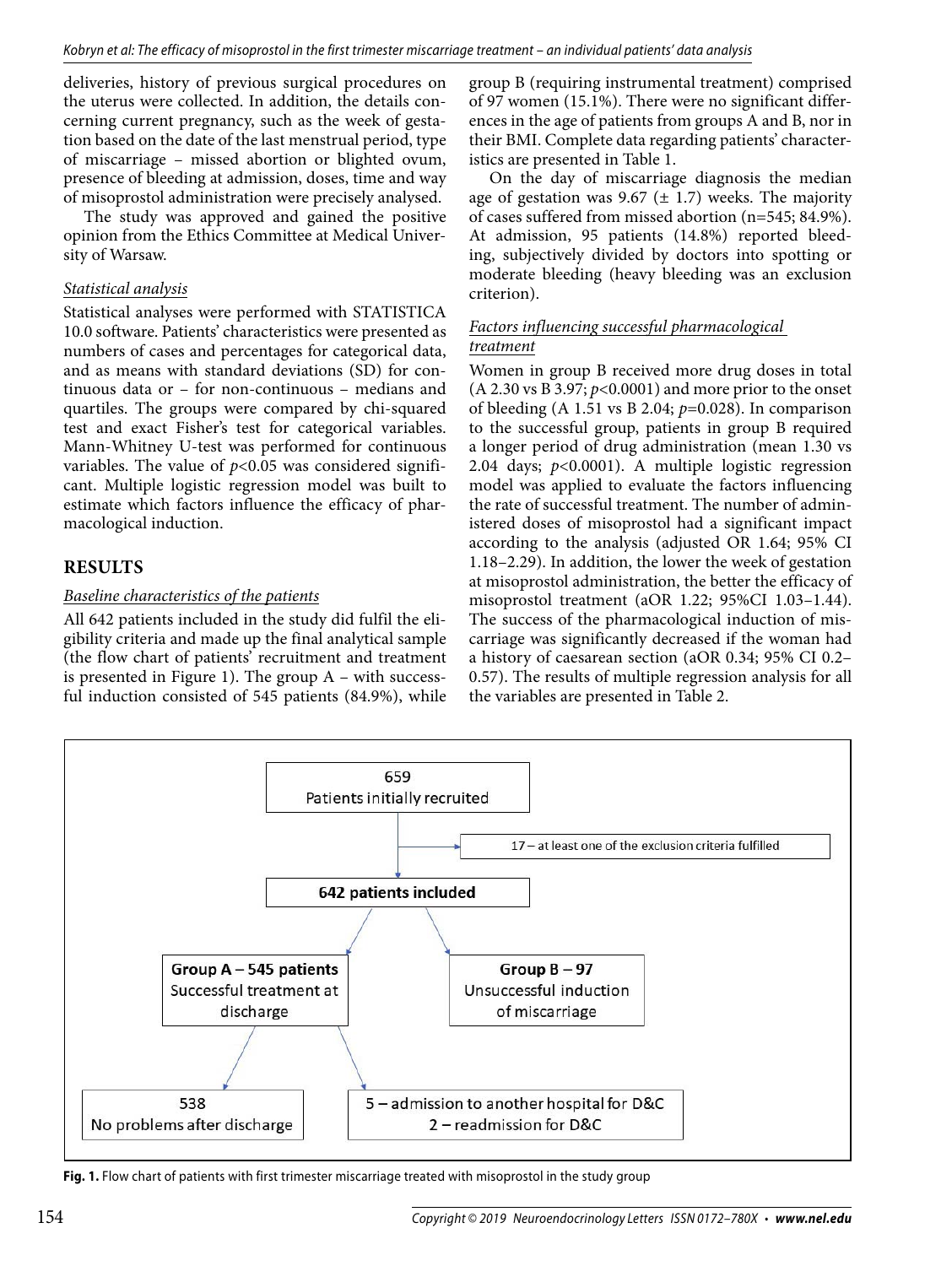|  |  |  | Tab. 1. Baseline characteristics of the study group (successful and unsuccessful induction) |  |
|--|--|--|---------------------------------------------------------------------------------------------|--|
|--|--|--|---------------------------------------------------------------------------------------------|--|

| Variable                                   | <b>Total</b><br>$(n=642)$ | <b>Successful induction</b><br>$(n=545)$ | <b>Unsuccessful induction</b><br>$(n=97)$ | <i>p</i> -value |
|--------------------------------------------|---------------------------|------------------------------------------|-------------------------------------------|-----------------|
| Age [years]                                | $32.21 \pm 5.05$          | $32.20 \pm 5.09$                         | $32.23 \pm 4.91$                          | 0.93            |
| BMI [ $\text{kg/m}^2$ ]                    | $22.69 \pm 3.75$          | $22.71 \pm 3.82$                         | $22.59 \pm 3.35$                          | 0.92            |
| Time from previous delivery [years]:       |                           |                                          |                                           |                 |
| $\cdot$ mean & SD                          | $3.67 \pm 3.13$           | $3.60 \pm 3.12$                          | $3.96 \pm 3.13$                           |                 |
| $\cdot$ median & IOR                       | $3$ [1-5]                 | $3[1-5]$                                 | $4$ [2-5]                                 | 0.07            |
| History of miscarriages                    |                           |                                          |                                           |                 |
| $\cdot$ 1                                  | 19.78% (n=127)            | $20.37\%$ (n=111)                        | $16.49\%$ (n=16)                          |                 |
| $\cdot$ $\geq$ 2                           | $5.30\%$ (n=34)           | $4.95\%$ (n=27)                          | $7.22\%$ (n=7)                            | 0.50            |
| Type of miscarriage                        |                           |                                          |                                           |                 |
| · missed abortion                          | 84.89% (n=545)            | $85.13\%$ (n=464)                        | $83.51\%$ (n=81)                          |                 |
| • blighted ovum                            | 15.11% (n=97)             | 14.86% (n=81)                            | $16.49\%$ (n=16)                          | 0.68            |
| Previous surgical interventions on uterus* | 19.16% (n=123)            | 17.98% (n=98)                            | 25.77% (n=25)                             | 0.07            |
| Presence of bleeding on admission          | 14.80% (n=95)             | 15.05% (n=82)                            | $13.40\%$ (n=13)                          | 0.67            |

\*Defined as all surgical procedures performed on uterus other than caesarean section.

IQR – interquartile rate; SD – standard deviation\*BMI = Body Mass Index

In the majority of cases in group B, the pharmacological treatment was discontinued in favour of D&C due to the lack of effect (67/97 patients, 69.1%) or severe bleeding requiring instrumental procedure (14/97 patients, 14.4%). Six women out of 97 (6.2%) required curettage due to the retained tissues in control ultrasound examination at the end of the third day of induction and 8 (8.25%) underwent the procedure at patients' request (psychological or physical difficulties to continue the induction). Most of the women with unsuccessful induction had been administered misoprostol for more than one day (71.1%, n=69), in comparison to group A, where in 411 patients (75.41%) duration of treatment equalled 1 day.

#### *Side effects*

14 patients in the analyzed group (2.2%) experienced side effects of pharmacological induction – mostly in form of emesis (n=5), fever (n=3) or hypotonia (n=5), which in one case led to postural syncope and intensive muscle spasms (n=1). One of the patients reported dyspnoea (n=1), however, additional diagnostic procedures proved no signs of any perceptible pathological process.

No severe complications of miscarriage induction, such as uterine rupture, bleeding requiring blood transfusion, massive anaphylactic reaction or sepsis, being a potentially life-threating conditions, were reported.

#### *Long-term outcome*

Two patients in the analyzed group were readmitted to the Department and the following 5 women underwent the D&C procedure in another medical facility due to the retained fetal tissues or severe bleeding within one month after discharge. During the induction each of them received high doses (more than 4 doses – 3200mcg) of misoprostol vaginally. Those patients initially contributed to 1.3% of the primary successful

group. In the end, the long-term successful rate of prostaglandin induction of miscarriage was 83.6%.

# **DISCUSSION**

The final efficacy of misoprostol treatment of the first trimester miscarriage in the presented study equalled 83.6%. The findings are concordant with the previously published papers. In a large randomised trial by Davis *et al.* the success rate of missed miscarriage induction with prostaglandins reached nearly 85% (Davis *et al.* 2007). Most recently Fernlund *et al.* reported the final efficacy of such treatment with the rate of 86% (Fernlund *et al.* 2018). In other published papers the effectiveness varied between 62% and more than 90% (Sotiriadis *et al.* 2005; Sifakis *et al.* 2005; Peterson *et al.* 2013).

In the presented research maternal age and BMI did not impact the results of pharmacological treatment. Likewise, the type of miscarriage – missed abortion or anembryonic pregnancy was not the factor influencing misoprostol efficacy in the presented results. This note-worthy result is in accordance with research published by Barcelo *et al.* (Barcelo *et al.* 2012). In contrary, the largest US trial reported slightly lower success rate of misoprostol treatment in anembryonic pregnancies (81%) than in embryonic missed miscarriage (88%) (Zhang *et al.* 2005).

Most of the studies concerning the usefulness of misoprostol in the treatment of first trimester miscarriage focus on the efficacy of prostaglandins rather than on factors which may have an influence on overall results (McGee *et al.* 2016; Black *et al.* 2017).

Limited literature data revealed the association between parity and successful misoprostol treatment. In the cohort study by Reeves *et al.* parity was found to be a predictor of uterine evacuation, with the OR 1.30 (95% CI 1.11 – 1.52) for each additional birth (Reeves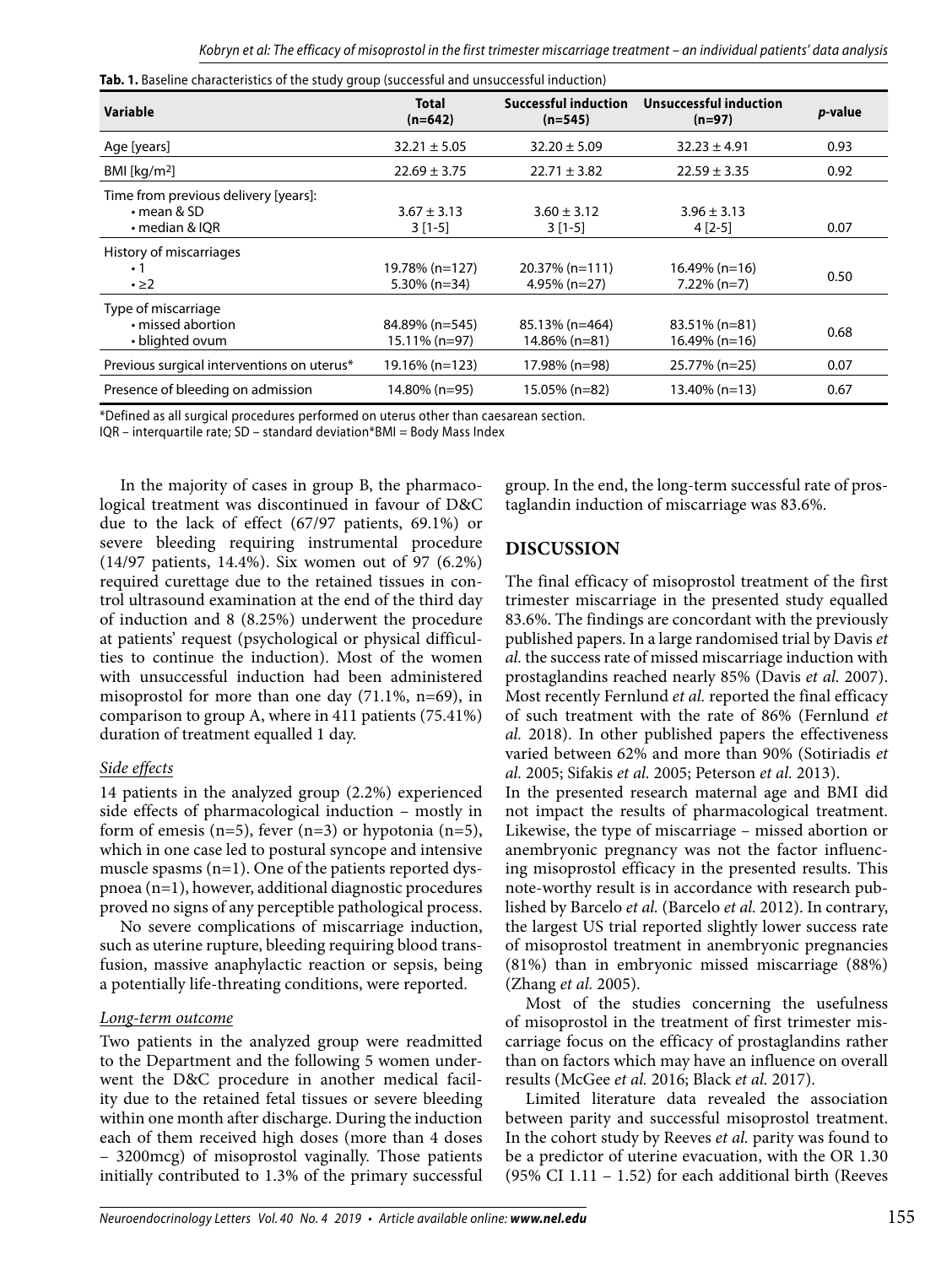Kobryn et al: The efficacy of misoprostol in the first trimester miscarriage treatment – an individual patients' data analysis

| Variable                                        | Adjusted odds ratio (aOR) | 95% confidence intervals<br>(Cl) |  |
|-------------------------------------------------|---------------------------|----------------------------------|--|
| BMI (body mass index)                           | 1.00                      | $0.93 - 1.08$                    |  |
| Parity                                          | 1.10                      | $0.64 - 1.89$                    |  |
| Days of misoprostol administration              | 1.37                      | $0.68 - 2.77$                    |  |
| <b>Gestational age at miscarriage induction</b> | 1.22                      | $1.03 - 1.44$                    |  |
| Number of misoprostol doses administered        | 1.64                      | $1.17 - 2.29$                    |  |
| The presence of bleeding on admission           | 1.22                      | $0.84 - 1.78$                    |  |
| Type of miscarriage (missed / blighted ovum)    | 0.94                      | $0.43 - 2.05$                    |  |
| History of delivery                             | 1.27                      | $0.72 - 2.25$                    |  |
| History of vaginal delivery                     | 0.84                      | $0.5 - 1.4$                      |  |
| <b>History of cesarean section</b>              | 0.34                      | $0.2 - 0.57$                     |  |
| History of miscarriage                          | 1.05                      | $0.55 - 1.98$                    |  |
| History of D&C (dilatation and curettage)       | 1.42                      | $0.65 - 3.08$                    |  |

**Tab. 2 .** Variables with possible influence on the successful induction of first-trimester abortion with misoprostol

*et al.* 2016). In other studies, parity and previous spontaneous abortions were risk factors of unsuccessful pharmacological management – Chien *et al.* described reversely proportional dependence between parity and positive response to prostaglandins therapy (Chien *et al.* 2009). According to Haimov-Kochman's *et al.* any abortion in the past significantly decreased the possibility for successful outcome (Haimov-Kochman *et al.* 2007). In the above publications the researchers did not find evidence concerning the influence of gravidity on the success rate of prostaglandins treatment. However, the presented study did not show the influence of parity / gravidity on the efficacy of pharmacological induction.

Few studies relate to the type of previous delivery and the success of misoprostol treatment. According to Chien *et al.* the history of prior caesarean section increased the risk of curettage due to ineffective misoprostol therapy (Chien *et al.* 2009). The presented research also confirmed such observation.

The authors followed FIGO and WHO recommendations concerning medical management of early pregnancy loss, administering 800mcg of misoprostol vaginally, or, less commonly 600mcg sublingually, repeating doses no earlier than after 3 hours (FIGO 2012; Tang *et al.* 2013). Such approach was also described in other studies (Barcelo *et al.* 2012; Zhang *et al.* 2005). In the majority of publications the cut-off point of misoprostol effectiveness was set at 2 doses of 800mcg misoprostol (Barcelo *et al.* 2012; Dalton *et al.* 2015). In the presented research the mean of administered doses in the successful treatment group was 2.3 vs 3.97 in the group with failed misoprostol abortion. Therefore, it seems that if a patient does not start bleeding after the first two doses, the probability of successful treatment significantly decreases.

The effectiveness of misoprostol may also be strengthened by additional pharmacotherapy. According to recent data published by Schreiber *et al.* administering an additional dose of 200mg mifepristone orally before vaginal misoprostol increases the efficacy of pharmacological induction of first-trimester miscarriage (30-day follow up: complete abortion in 91.2% in mifepristone-pretreatment subgroup vs 75.8% in misoprostol alone subgroup). The above mentioned trial will most certainly make mifepristone/misoprostol protocol a standard of care (Schreiber *et al.* 2018). Unfortunately, mifepristone is not registered in Poland (drug was and still is considered illegal), thus, no research with such protocol is possible at the moment.

The adverse effects, such as pain, fever, diarrhoea, nausea, vomiting, severe bleeding during treatment with misoprostol usually occur rarely, and in the majority of cases are managed conservatively (McGee *et al.* 2016; Patua *et al.* 2013; Hentzen *et al.* 2017). The side effects, both in the presented study and available literature, did not reveal any association with the efficacy of misoprostol in the early pregnancy loss treatment.

In comparison to uterine curettage as a method of treatment in missed abortion/anembryonic pregnancy, pharmacological induction seems to be safe, effective, inexpensive and acceptable by patients. Besides strictly medical aspects of the two management options for early pregnancy loss, misoprostol has an advantage over D&C in two fields: patient's satisfaction and economy. The studies show that pharmacological treatment is the most preferred management option, followed by expectant management and curettage (54%, 43% and 24%, respectively) (Hentzen *et al.* 2017). In addition, 73% of women undergoing pharmacological treatment indicated that they would recommend such option to other patients (Peterson *et al.* 2013). Although the economic aspects are rarely appreciated in the individual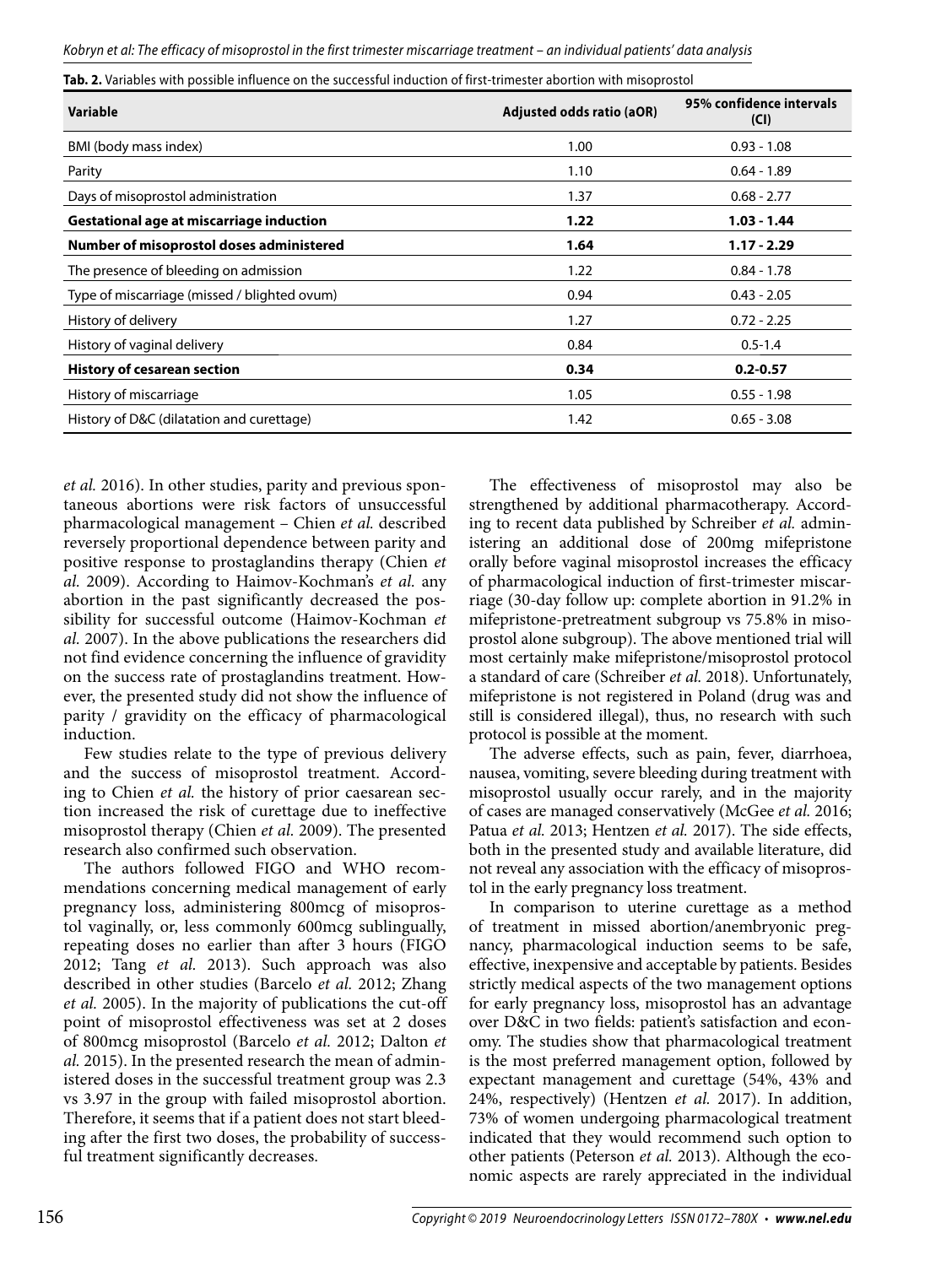patient approach, the overall costs of managing patients with miscarriage are significant and should at least be considered. D&Cs performed in the operating room, under general anaesthesia, including potential complications do generate significant costs, as described by Strand (Strand 2015). Dalton *et al.* described a special economic model created to optimize costs of first trimester miscarriage treatment, including various management options (Dalton *et al.* 2015).

The sample size in the presented research (nearly 650 patients treated with misoprostol for EPL) is one of its major strengths. In addition, the management was performed in accordance with FIGO and WHO guidelines in all the studied women in one centre.

There are, however, several limitations. First of all, the studied subjects were not randomised, therefore, the authors cannot exclude bias. Furthermore, although each patient underwent transvaginal ultrasound examination after reporting bleeding, with careful assessment of endometrial thickness and residual tissues, not all of them verified serum beta hCG concentration as instructed to exclude persistent gestational trophoblastic disease. The authors also cannot exclude bias, because the follow-up was performed by telephone conversations.

In conclusion, the pharmacological management in early pregnancy loss is a safe, effective and inexpensive method of treatment. Undoubtedly, it should be recommended as a treatment of choice in the above condition. The knowledge of factors influencing the efficacy of misoprostol may help clinicians in proper counselling and individualisation of therapy.

Nevertheless, questions still emerge: Are there any other factors predicting successful pharmacological treatment? Will the best model of approach in early pregnancy loss be based on the individual patient's characteristics? Is there an impact of misoprostol administration on patients' fertility in the future? These – and many other aspects should be taken into consideration while designing further research.

## **STATEMENT OF AUTHORSHIP**

E Kobryn – main researcher; data collection, literature review, preparation of the manuscript

I Szymusik – creator of the study concept; data analysis, preparation and correction of the manuscript, literature review

M Zgliczynska – data collection, data analysis

K Szarla – data collection

M Kopylowska – data collection

S Piatek – creator of the study concept, preparation of the manuscript, literature review

M Wielgos – final corrections and acceptance of the manuscript

K Kosinska-Kaczynska – statistical analysis, final corrections of the manuscript

## **ACKNOWLEDGMENTS**

None.

## **CONFLICT OF INTERESTS**

None to declare.

#### REFERENCES

- 1 Barcelo F, De Paco C, Lopez-Espin JJ, Silva Y, Abad L, Parilla JJ (2012). The management of missed miscarriage in an outpatient setting 800 versus 600μg of vaginal misoprostol. Aust N Z J Obstet Gynaecol. **2**: 39–43
- 2 Black KI, de Vries BS, Moses F, Pelosi M, Cong A, Ludlow J (2017). The impact of introducing medical management on conservative and surgical management for early pregnancy miscarriage. Aust N Z J Obstet Gynaecol. **57**: 93–98
- 3 Chien LW, Liu WM, Tzeng CR, Au HK (2009). Effect of previous live birth and prior route of delivery on the outcome of early medical abortion. Obstet Gynecol. **113**: 669–74.
- 4 Dalton VK, Liang A, Hutton DW, Zochowski MK, Fendrick AM (2015). Beyond usual care: the economic consequences of expanding treatment options in early pregnancy loss. Am J Obstet Gynecol. **212**: 177.e1–6.
- 5 Davis AR, Hendlish SK, Westhoff C, Frederick MM, Zhang J, Gilles JM, et al (2007). Bleeding patterns after misoprostol vs surgical treatment of early pregnancy failure: results from a randomised trial. Am J Obstet Gynecol. **196**: e1–7.
- 6 Fernlund A, Jokubkiene L, Sladkevicius P, Valentin L (2018). Misoprostol treatment vs expectant management in women with early non-viable pregnancy and vaginal bleeding: a pragmatic randomized controlled trial. Ultrasound Obstet Gynecol. **51**: 24–32.
- 7 Haimov-Kochman R, Arbel R, Sciaky-Tamir Y, Brzezinski A, Laufer N, Yagel S (2007). Risk factors for unsuccessful medical abortion with mifepristone and misoprostol. Acta Obstet Gynecol Scand. **86**: 462–6.
- 8 Hentzen JEKR, Verschoor MA, Lemmers M, Ankum WM, Mol BWJ, van Wely M (2017). Factors influencing women's preferences for subsequent management in the event of incomplete evacuation of the uterus after misoprostol treatment for miscarriage. Hum Reprod. **32**: 1674–1683.
- 9 International Federation of Gynaecology and Obstetrics. Misoprostol Recommended Dosages 2012, http://www.figo.org/ sites/default/files/ uploads/projectpublications/Miso/Misoprostol\_Recommended%20Dosages%202012.pdf
- 10 McGee TM, Diplock H, Lucewicz A (2016). Sublingual misoprostol for management of empty sac or missed miscarriage: The first two years' experience at a metropolitan Australian hospital. Aust N Z J Obstet Gynaecol. **56**: 414–419
- 11 Neilson JP, Gyte GM, Hickey M, Vazquez JC, Dou L (2013). Medical treatments for incomplete miscarriage. Cochrane Database Syst Rev. **28**(3): CD007223.
- 12 Patua B, Dasgupta M, Bhattacharyya SK, Bhattacharya S, Hasan SH, Saha S (2013). An approach to evaluate the efficacy of vaginal misoprostol administered for a rapid management of first trimester spontaneous onset incomplete abortion, in comparison to surgical curettage. Arch Gynecol Obstet. **288**: 1243–8.
- 13 Peterson SG, Perkins AR, Gibbons KS, Bertolone JI, Kassam M (2013). The medical management of missed miscarriage: outcomes from a prospective, single-centre, Australian cohort. Med J Aust. **199**: 341–346.
- 14 Reeves MF, Monmaney JA, Creinin MD (2016). Predictors of uterine evacuation following early medical abortion with mifepristone and misoprostol. Contraception. **93**: 119–25.
- 15 Robledo C, Zhang J, Troendle J, Barnhart K, Creinin MD, Weshoff C, et al (2007). Clinical indicators for success of misoprostol treatment after early pregnancy failure. Int J Gynaecol Obstet. **99**: 46–51.